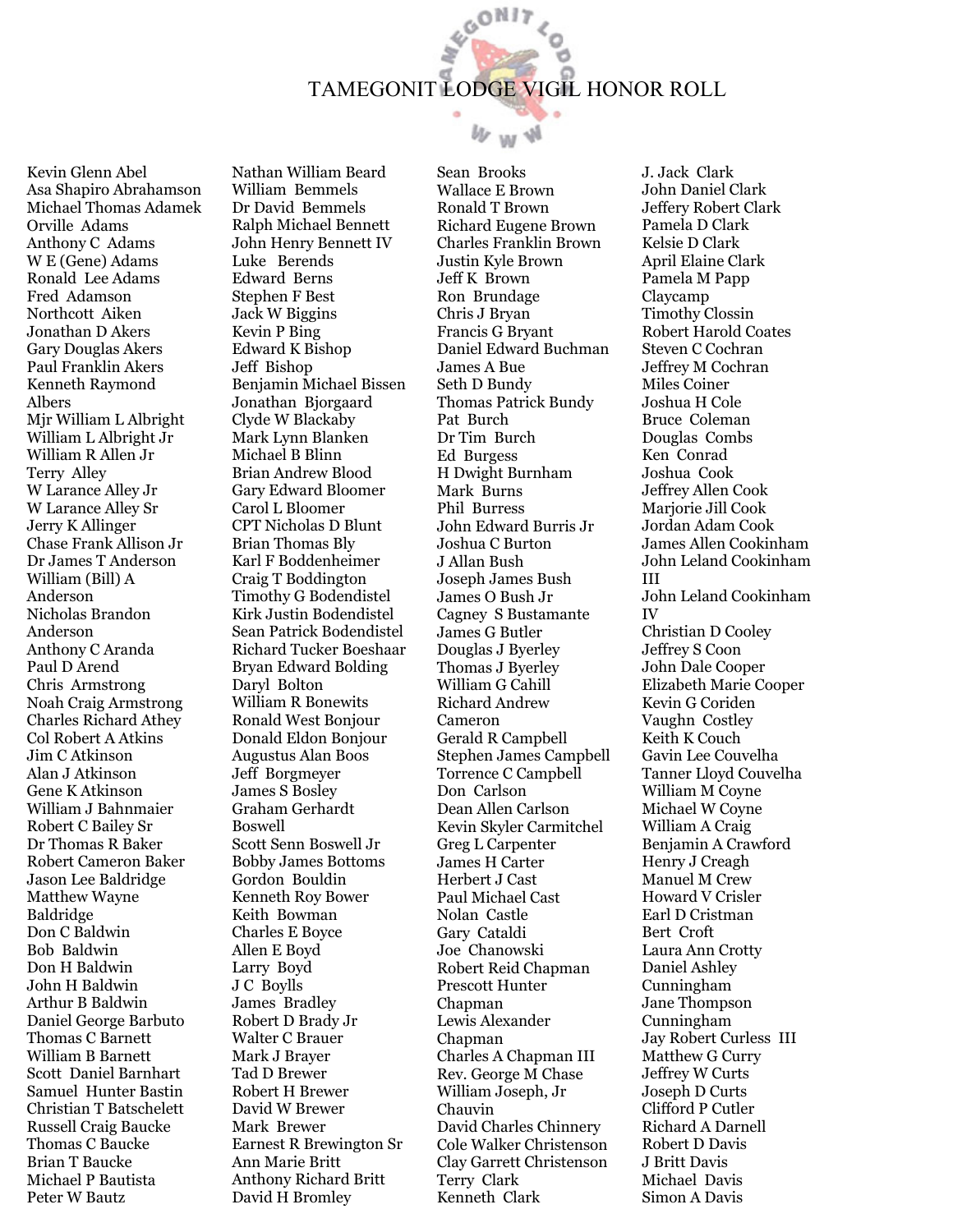## GON17 TAMEGONIT LODGE VIGIL HONOR ROLL

 $W_W W$ 

Philip Matthew Davis Robert F Davis Jr Paul Davis Jr Charles Raymond Dawson Geoff Day Justin Ray Dealy Thomas Winslow Deane Jeffrey Winslow Deane Justin Waynewright Deaver Leona Anne Dekat Joseph Henry Dekat Sr John F Denby Mark Denby Bob Denby Joseph Clifton DeVader James P Dick John F Dickerson David Dietz Chad Dillon David Disney Ehrman Dobberstine Nicholas P Dodson Jacob Scott Dokos Joe Dolinski Michael L Dolph Paul Dorsey Russell L Downing Jr Nathan Drescher Thomas G Dudley Keith Duncan Zach Duncan Christopher Duncan James E Duree Benjamin David Dyhouse Greg W Earhart Isaac Joel Eastman Wayne Edemann George (Chip) Edman IV Samuel Wayne Edwards Karen H Eichorst Samuel Louis Eichorst Frank E Eker Jesse T Elder Leroy M Elliott Mark Lane Enke Kent Erickson Jim W Estes Bob Euler Joseph C Evans Richard A Evans David Joseph Evans Floyd Everhart Marty M Fahncke Jacob Thomas Fallman Joseph E Farrell James R Feil

George Feil

Carl D Fisher Jerome F Fladung Anthony H Flamez Jeffrey Michael Flannery Ryan Daniel Foley David Ford Floyd G Ford John Hugh Forsyth Benjamin Lee Foster Aaron J Frank Richard B Frans Derryl L Freeborn Andrew Thomas Freeman Christine Ann Freeman Jay Christopher Freeman Aaron Douglas Freidrichsen Ethan Tyler Freiley Jon Patrick Frentrop Richard J Frolik W Alex Frye Harold Butler Frye Bill Gander Eriq Anthony Garcia Dawson Robert Garcia Mark R Garcia Barbara Ann Garcia Noel W Gardner Richard J Gartin Jr Mike Gast Michael Wheldon Gates David Alburn Gates Dick Gaulke Debbie S Gaunt Ron Gay Joseph Anthony Getto Matthew E Gettys Chris Gibson Mark Francis Gilbert Robert Justin Gilkerson Verlee Danette Gilkerson Donald E Gilkerson Richard Gillerman G William Gillett R John Gilner Carl F Gilner Robert Rayburn Gilner Daniel W Glenn Paul Gloe II Charles Louis Goodman James R Goodrick Richard Grant Joseph James Grasela III Raymond John Graskemper Jr John E Grauberger Andrew J Green Tyler S Griffin

Benjamin T Grimsley Lisa Ann Grimsley John Guerdan Dale E Gunn Robert (Chip) D Gunn Steve Guyton April Maria Hale James Robert Hale David Hall Michael Hallisey Eric Brian Hallmark Colin Thomas Halpin Casey S Halsey Lester D Ham Timothy J Hambelton Daniel David Hammond Sr Rebekah Hannan Mark B Hansen David Hanson Michael Scott Hanus James I Hanus Weslie J Harbit Dylan Craig Harding John T Harman Col. Frank L Harman III Ernest L Harms Berkley F Harper Dick Harrington Gordon Franklin Harton Harry Hathaway William Hauldren H Lloyd Hawkins Raymond L Thump Hayes James W Hayes Randy D Hayes Ronald Eugene Hayes Willard C Haynes Christopher S Heatherington Phillip Robert Helt Timothy W Helton Daniel Lee Hemphill Daniel C Henderson Chester William Henre Nancy Kay Henre Michael J Henre Michael J Henre II Christopher J Hernandez Don Hess Benjamin Hart Higbee Allan Worren High Walter Hill Benjamin D Hilleary Jere Hodshire Tyler Dean Holcom Robert F Holt Mark Holt

Andrew J Hood Don Hope Cap Ron Hoppock Dr Fred Horne Kevin R Horner Kenneth Horrell Elmer Horseman Howard Hougland David Hougland Roger B Hoyt Michael Andrew Hubbert Timothy A Hubbert Jacob W Hubbert Edward William Hubert Allen Lee Huff Richard Brick Huffman Edward R Hughes Gerald Ray Humbert Uel Hurd Lionel Larry Hutsell Ben J Hynds Jr Ben J Hynds Sr Eric S Isaacson Glenn Allen Jackson Derek L Jackson James D Jackson Chad E Jackson Aaron Scott Jacobs Brian Jacobs John Alexander Jacques Patrick H James Sr Arnold L Janousek Paul Jefferson Conner Michael Jenkins Stephanie Ogan Jennings Paul W Johnson Douglas A Johnson Howard Johnson Howie Johnson Christopher L Johnson Evan Thomas Johnson Troy Edward Johnson Kurt Michael Johnson Ryan Christopher Johnson Paul H Johnston Thomas B Johnston Jr Howard G Jones Howard K Jones Brian D Jones Casey Jones Bruce E Jones Timothy Michael Jones John Deacon Jones John E Jones Berkley Jones Dean R Jordan Jason Joyce Ron Kaminski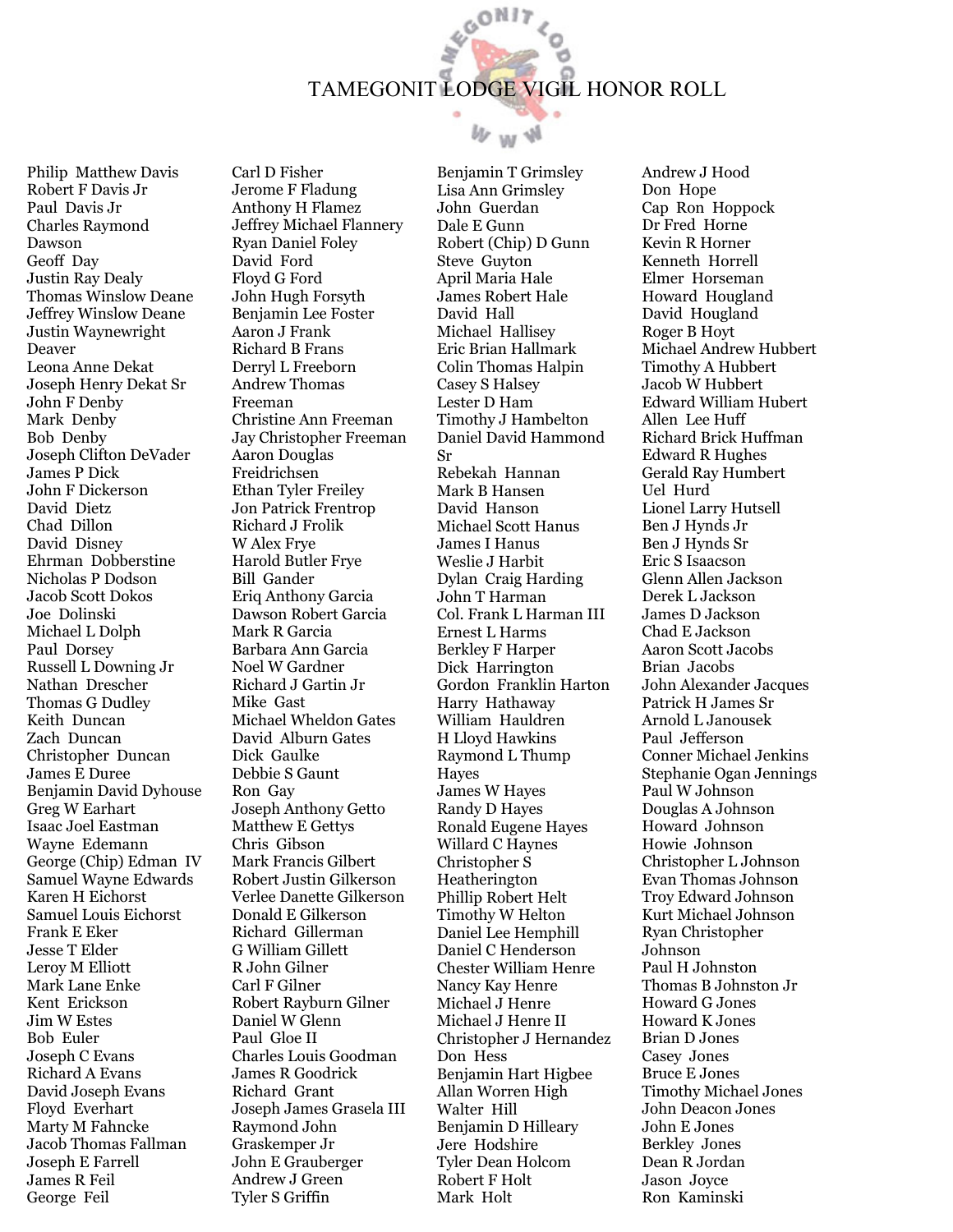

 $W$  w  $W$ 

Chris Kaminski John Daniel Kamphaus John T Jack Karsten Robert G Kauffman Gordon J Kauffman Johnny M Kauffman Anthony Ray Kawecki Lorraine Kay Kearns John Andrew Kelly-Collins Benjamin Franklin Kelm Norman D Keltner Daniel Francis Kerling Robert W Kerr Cameron Michael Kieffer Elliott J Kieffer Mary Frances Kilkenny Thomas G King Ronald L Kirshman Clayton Timmothy Kistner Scott Klein Lawrence Klempnauer Griffin Pierce Klimek Mikel W Kline Michael C Klingele Shawn David Klingele Clayton Becket Knapp James Knight Andrew Hayden Knott Alfred Hayden Knott Jack Knouse David J Knox Dennis Koehler James A Koehler Gregory E Koehler Paul Koehler Alexander Thomas Kolar Mark Thomas Kolar Robert William Koudelka Jr Joseph G Krebs

Walter J Krissek Gregory P Krissek John David Kuehn Mark Edward Kuehn Jacques E LaFrance Emmett LaFrance Charles LaFrance Neil V Lamont James Alfred Lande Charles E Landers William C Landrum Chase Landry Jonathan P Lange Richard Paul Lange Brent Lange Thomas F Lanio Thomas Colton Lauber Kyle Brennan Lauber Gail Elizabeth Lavenburg Robert W Lawrenz William H Laws Leonard E Lawson Gordon Matthew Lawson Roman M Leapheart Brian Matthew Lechner Allan Lechner Richard W Ledgerwood Rick E Lee Chris Lee Steven B Leland Austin Clay Lemmons Douglas Lenhart Hale Lentz John R Lewis Fred William Lewis Jack Lewis Kory Adam Lewis Fredrick C Light Nicholas Charles Light Russell S Lindsay Stan William Lloyd Guido Locati Richard Bryan Long Kenny Wayne Long Joan M Long Joshua M Long Byron C Loudon Steven David Loughrige Barry D Loughrige Robert Love Keith Love Timothy C Lynch Michael Mabrey James G MacArthur Dr. Richard MacArthur Tim MacArthur Bryce Kimball MacDonald Matthew MacDonald Benjamin Thomas Mace Luster G Main J Harry Malott Hubert D Mansfield John Russell Manuel Christopher M Marolt Julian A Marshall Jacob Daniel Martin Todd Curtis Martin Lawrence E Mason Brett Matthew Mason Michael Marvin Mastin Ian Arthur Matches Thomas Arthur Matches Connor Thomas Matches Nolan F Matherly Brandon Mauch

Hobe May Jr Jim M Mayo Tim Allen McCarthy Connor Allan McCarthy Howard L McConnell James L McCoy J Michael McCoy Hugh H McCreery William McCully Mason Lee McCurdy Ralena McCurdy Michael McCurdy Truman McCurley James Douglas McDonald James M McDuff Douglas M McDuff William H McEachen MD Kevin A McGill Steven E McGill Joseph D McGrath Jr Brandon J McGuire Patrick Dooling McGurk Ellen D McGurk Harold M Skip McGurk Jr Brendan Michael McKeighan Wayne C McNabb Kyle J McNabb Warren P McNaughton Gary A McNaughton Perry W McPheeters Ryan Meador Randall E Meador Kenny Meals Roy Meals Daniel C Mease Scott Douglas Medlock Mickey Mendenhall Marvin C Mendenhall Mark Merriman Joshua L Meyer Alexander Lee Meyerhoff Jacob Brian Meyerhoff Paul Leroy Meyers Treyton Alexander **Mevers** Griffin Richard Middendorf Robert A Middendorf Patrick Andrew Milberger Dennis M Miles James B Miller David Clay Miller Dennis P Miller Robert David Miller

Joshua Henry Clay Miller Cynthia J Miller Jesse M Miller Fredrick Howard Miller Robert C Miller Rebecca Leigh Miller Pedro Abrev Miller Harry Miller Jr Joseph C Miller Jr Greg Millert Warren Minear Richard K Minear Jr Daniel Lee Minnick Timothy Allen Mitchell Robert J Mize Tim Mize Samuel Mize Chris Modrow Judy Lynn Molt Edward D Molt George Garrett Montag Wayne S Moody Daniel R Moody James Virgil Morey Burton K Morey Thomas V Morey Michael L Morris John H Mosby Randal Moser Jacob Lee Lawrence Moyer John R Mueller Shawn B Mullen Rev Charles Munson Benjamin Kyle Murdock Jim Murnan Daniel Ryan Murtha Travis R Myers Thaddeus Allen Orion Nash Ted Nauman Frank C Naylor Cliff Nesselrode Donald W Newbanks Alexander Nguyen Angela M Nguyen Sam McKaig Nicol Michael Patrick Nolan Robert Dee Norris Nathan Alexander Nowatzke Wilbur Noyes Robert B Nusser Sr Mark A Nutt Larry O'Connor Michael E O'Connor Timmothy P O'Connor William L O'Connor Parker William Ogan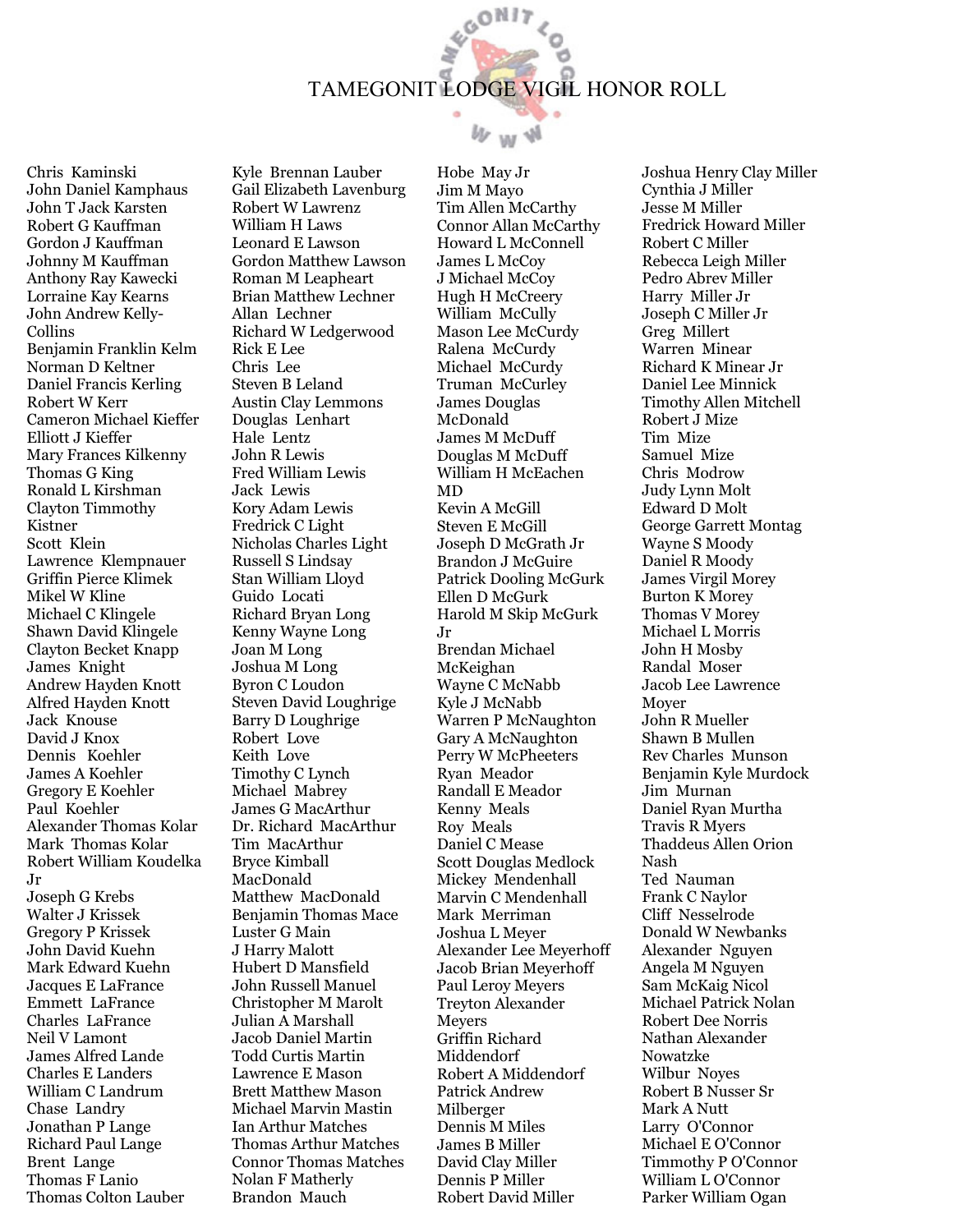

 $W_W W$ 

Richard Keith Ogden Jr Richard K Ogden Sr MD Kristi J Ogle Clifford Scott Ogle Tracy E Ohmart Morgan T Olander James L Olshefski Nicholas J Oprisu William Allen Oprisu Jeffrey A Oprisu Larry Ostertag John Thomas Oxley Steven Shigeo Ozaki Robert C Page Dan Palmquist Joseph Adam Palusky Randall Joseph Park Bradley Wayne Park Phllip W Park Richard Park Stephen B Parks Patrick M Parks Robert L Patterson Austin Patterson David Allen Patterson Howard D Payne Donald P Payne Blair W Pederson Corey S Pederson Francis Peek James Peel Marion R Peer Joseph Aaron Perkins Jacob Peterson Jonathan Clayton Petry Richard Eugene Petty Alan Matthew Pfortmiller Paul S Phelps Steve Phillips Mark Phillips Clifford John Phillips Tegan N Phillips Isaac J Phillips Miles Pike John Thomas Pistorious Kenneth Plumb Robert Allen Poe Jr Robert Allen Poe Sr Ross David Polete Jack Porter Darrel Porter Justin Bradford Prelogar Susan McDaniels Preston Jim Prettyman John Robert Pretz Daniel P Pretz Aaron Thomas Prothe Arlin G Prothe Edwin George Provost

David Frederick Pullen William G Harrison **Ouick** Ross Raabe Peter Radiel Joseph Rahija Jr Addison James Raine William Montgomery Raine Phillip Randall Raine Gregory Ramsey Douglas Milton Rawlings Darren Rawlings Thomas A Redenbaugh Melvin Carl Reece Dr Compton Reeves Frank Reigelman Isaac Ryan Remboldt Connor Remboldt Lawson Scott Rener Richard L Rhodes Tim Rhodes John D Richards Samuel Dudley Richards Bryan J Richardson Kyle E Richardson Wendy Rae Richardson Christopher John Richardson II Kent A Richey Joshua Gregory Riess Gregg E Riess John Donald Riggs Jr Philip George Riley Debbie Roberts Harold Robinson Kyle Robinson James Lynn Robinson Joan N Robinson Gerrit Rudy Robinson Timothy Craig Robinson Susan Rodgers Matthias Daniel Roening Rickey Allen Roesch Curt Adam Rohner Donna Kay Rohner Howard Wesley Rollins Sr Howard Wesley Rollins II Brian E Rome Nathan P Roney Joe Nathaniel Roney Myron Rosebrook Ernest Rosenthal Albert M Ross IV,MD Stanley Roth W Fred Roy Robert Runnels Joel C Rush

Hunter Robert Ruskanen Jason Lee Russell Charles O Rutledge Bradly Robert Saint Timothy L Saint Raul Dennis Salmon Jean Rene Salmon David Salser Grant P Samms Michael Dean Samms Otis Dale Sanders Alan Jake Sanders Stuart Sanks James Sargert Suzanne F Schartz Ian Patrick Schartz John A Schatzel Bradley Michael Schluben Eric J Schmidt Joe E Schmidt Joe Schmidt II Elias J Schneck Marlon Roy Schneck John Schnieders Michael J Schnieders Samuel W Schownegerdt Robert Schweiger James Scott Robert Scott Abe Sears Montgomery Earl Seastrom Joseph A Serling Catherine H Serling Sean Serroque Robert Shadburn Keith A Shank Brian A Shapley Gary Sharp Glen R Sharp William Joseph Sharp Charles Sheffield Thomas B Sherman Kyle Andrew Shirk Irma Sue Shirk Randy Shoults Andre Eugene Sidney Michael F Silady Dale Sillik Greg Simms Austin Dale Simms Larry E Sisk Robert L Sixta Mary Sue Sixta Thomas Edward Skelton Michael Thomas Skelton Kyle Logan Skelton Barry S Slotnick

Colin Cook Smalley Logan A Smalley David Smiros Judson Smith Richard Smith Ronald L Smith Terrance Smith Robert L Smith B Alexander Smith James F Smith Christopher Michael Smith Joshua Matthew Smith Norman Autry Smith Jr Mark Gordon Snyder Colby N Soden Dave Sorrels William DeWitt Spangler Chris W Spangler Kenneth H Spangler Tim Spangler Gavin Keith Spence Chad M Spencer Scott B Sperry Montrai A Spikes Joseph J Spohn II Nicholas Paul Springmeyer Charles N Sprung August W Sprung Matthew A Stanley David Lloyd Stanway Blake Robert Steinmetz Todd Allen Steinmetz Larry Stephenson Victor L Stevens Rhoades E Stevens Martin Thomas Stevens Riley Douglass Stevens Kevin Stickelman Garren J Stickelman Paul Stiglich Gabriel Marc Stilwell Robert R Stockdell Thomas Vincent Stockman Robert (B.J.) R Straw Jr Robert R Straw Sr Forrest Nathan Strentz Dana A Stuckey Thomas Stuckey Donald F Studnicka David L Stultz John Sullivan Thomas E Sullivan Jr Robert Monroe Summers Michael Sumpter Irvin Surber Albert F Sutlick Jr